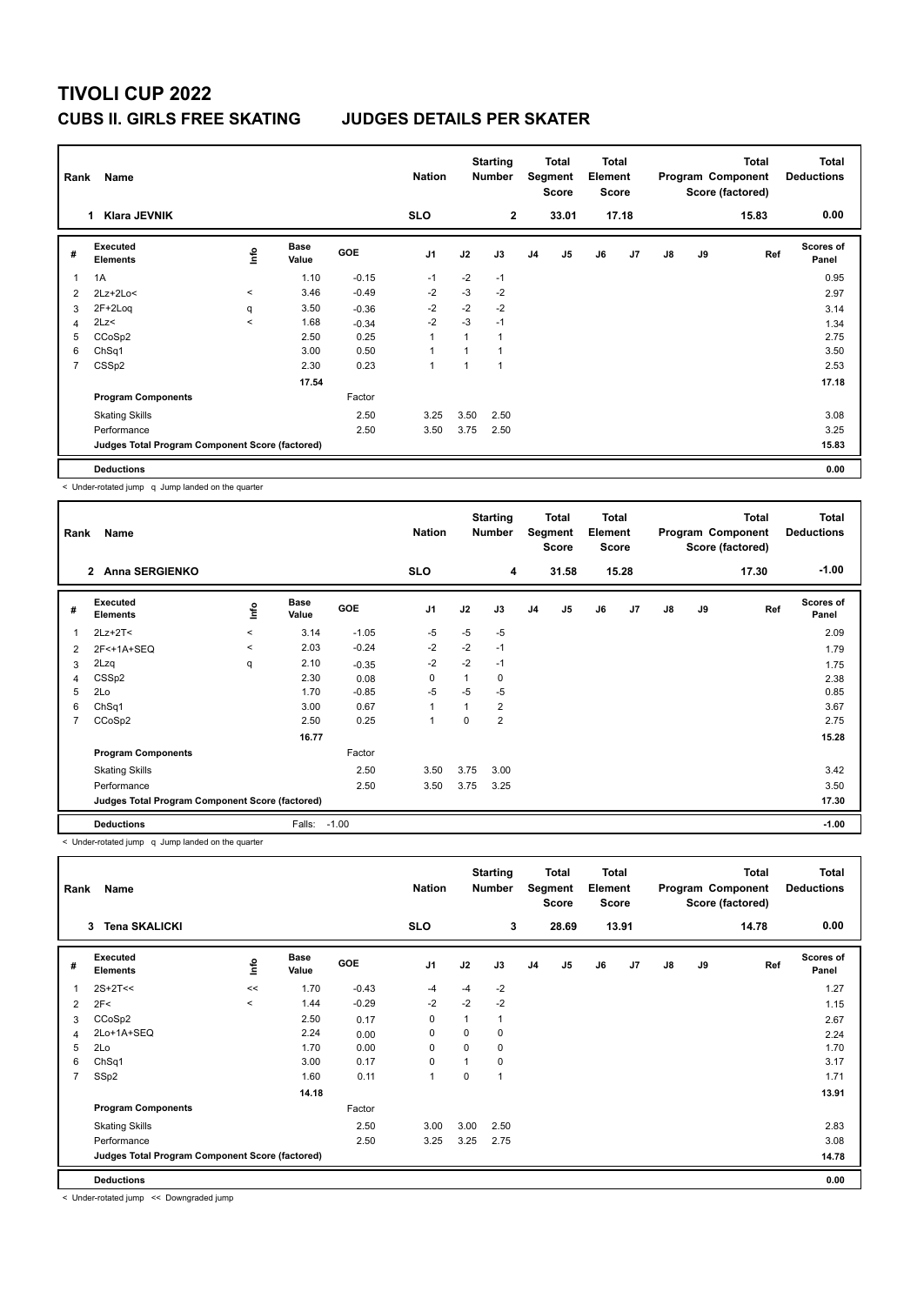# **TIVOLI CUP 2022 CUBS II. GIRLS FREE SKATING JUDGES DETAILS PER SKATER**

| Rank           | Name                                            |         |                      |            | <b>Nation</b>  | <b>Starting</b><br>Total<br>Segment<br><b>Number</b><br><b>Score</b> |                | <b>Total</b><br>Element<br><b>Score</b> |                | <b>Total</b><br>Program Component<br>Score (factored) |       |               | <b>Total</b><br><b>Deductions</b> |       |                           |
|----------------|-------------------------------------------------|---------|----------------------|------------|----------------|----------------------------------------------------------------------|----------------|-----------------------------------------|----------------|-------------------------------------------------------|-------|---------------|-----------------------------------|-------|---------------------------|
|                | 4 Vita Ema FERJAN                               |         |                      |            | <b>SLO</b>     |                                                                      | $\overline{7}$ |                                         | 27.41          |                                                       | 14.15 |               |                                   | 13.76 | $-0.50$                   |
| #              | Executed<br><b>Elements</b>                     | Info    | <b>Base</b><br>Value | <b>GOE</b> | J <sub>1</sub> | J2                                                                   | J3             | J <sub>4</sub>                          | J <sub>5</sub> | J6                                                    | J7    | $\mathsf{J}8$ | J9                                | Ref   | <b>Scores of</b><br>Panel |
| $\overline{1}$ | 2Sq+1Lo                                         | q       | 1.80                 | $-0.22$    | $-2$           | $-2$                                                                 | $-1$           |                                         |                |                                                       |       |               |                                   |       | 1.58                      |
| 2              | $1A+2T$                                         |         | 2.40                 | $-0.09$    | $\mathbf 0$    | $-1$                                                                 | $-1$           |                                         |                |                                                       |       |               |                                   |       | 2.31                      |
| 3              | CSS <sub>p2</sub>                               |         | 2.30                 | 0.15       | $\mathbf 0$    |                                                                      | $\mathbf{1}$   |                                         |                |                                                       |       |               |                                   |       | 2.45                      |
| 4              | ChSq1                                           |         | 3.00                 | 0.33       | $\Omega$       |                                                                      | 1              |                                         |                |                                                       |       |               |                                   |       | 3.33                      |
| 5              | 2Lo<                                            | $\prec$ | 1.36                 | $-0.68$    | $-5$           | $-5$                                                                 | $-5$           |                                         |                |                                                       |       |               |                                   |       | 0.68                      |
| 6              | 2T                                              |         | 1.30                 | 0.00       | 0              | $\mathbf 0$                                                          | 0              |                                         |                |                                                       |       |               |                                   |       | 1.30                      |
| $\overline{7}$ | CCoSp2                                          |         | 2.50                 | 0.00       | 0              | 0                                                                    | $\Omega$       |                                         |                |                                                       |       |               |                                   |       | 2.50                      |
|                |                                                 |         | 14.66                |            |                |                                                                      |                |                                         |                |                                                       |       |               |                                   |       | 14.15                     |
|                | <b>Program Components</b>                       |         |                      | Factor     |                |                                                                      |                |                                         |                |                                                       |       |               |                                   |       |                           |
|                | <b>Skating Skills</b>                           |         |                      | 2.50       | 2.75           | 2.75                                                                 | 2.75           |                                         |                |                                                       |       |               |                                   |       | 2.75                      |
|                | Performance                                     |         |                      | 2.50       | 2.75           | 3.00                                                                 | 2.50           |                                         |                |                                                       |       |               |                                   |       | 2.75                      |
|                | Judges Total Program Component Score (factored) |         |                      |            |                |                                                                      |                |                                         |                |                                                       |       |               |                                   |       | 13.76                     |
|                | <b>Deductions</b>                               |         | Falls:               | $-0.50$    |                |                                                                      |                |                                         |                |                                                       |       |               |                                   |       | $-0.50$                   |

< Under-rotated jump q Jump landed on the quarter

| Rank           | Name                                            |      |                      |         | <b>Nation</b>  |      | <b>Starting</b><br>Number |                | Total<br>Segment<br><b>Score</b> | <b>Total</b><br><b>Element</b><br><b>Score</b> |                |    |    | Total<br>Program Component<br>Score (factored) | <b>Total</b><br><b>Deductions</b> |
|----------------|-------------------------------------------------|------|----------------------|---------|----------------|------|---------------------------|----------------|----------------------------------|------------------------------------------------|----------------|----|----|------------------------------------------------|-----------------------------------|
|                | <b>Milica DJOKOVIC</b><br>5                     |      |                      |         | <b>SRB</b>     |      | 1                         |                | 23.00                            |                                                | 11.62          |    |    | 11.88                                          | $-0.50$                           |
| #              | Executed<br><b>Elements</b>                     | lnfo | <b>Base</b><br>Value | GOE     | J <sub>1</sub> | J2   | J3                        | J <sub>4</sub> | J <sub>5</sub>                   | J6                                             | J <sub>7</sub> | J8 | J9 | Ref                                            | Scores of<br>Panel                |
| 1              | 1A                                              |      | 1.10                 | $-0.29$ | $-4$           | $-2$ | $-2$                      |                |                                  |                                                |                |    |    |                                                | 0.81                              |
| 2              | 2T                                              |      | 1.30                 | $-0.26$ | $-2$           | $-2$ | $-2$                      |                |                                  |                                                |                |    |    |                                                | 1.04                              |
| 3              | CCoSp2                                          |      | 2.50                 | 0.08    | $\mathbf 0$    | 1    | 0                         |                |                                  |                                                |                |    |    |                                                | 2.58                              |
| 4              | ChSq1                                           |      | 3.00                 | 0.17    | $\mathbf{1}$   | 0    | 0                         |                |                                  |                                                |                |    |    |                                                | 3.17                              |
| 5              | 2S                                              |      | 1.30                 | $-0.17$ | $-1$           | $-1$ | $-2$                      |                |                                  |                                                |                |    |    |                                                | 1.13                              |
| 6              | 1A                                              |      | 1.10                 | $-0.51$ | $-5$           | $-4$ | $-5$                      |                |                                  |                                                |                |    |    |                                                | 0.59                              |
| $\overline{7}$ | CSS <sub>p2</sub>                               |      | 2.30                 | 0.00    | 0              | 1    | $-1$                      |                |                                  |                                                |                |    |    |                                                | 2.30                              |
|                |                                                 |      | 12.60                |         |                |      |                           |                |                                  |                                                |                |    |    |                                                | 11.62                             |
|                | <b>Program Components</b>                       |      |                      | Factor  |                |      |                           |                |                                  |                                                |                |    |    |                                                |                                   |
|                | <b>Skating Skills</b>                           |      |                      | 2.50    | 2.25           | 2.50 | 2.00                      |                |                                  |                                                |                |    |    |                                                | 2.25                              |
|                | Performance                                     |      |                      | 2.50    | 2.50           | 2.75 | 2.25                      |                |                                  |                                                |                |    |    |                                                | 2.50                              |
|                | Judges Total Program Component Score (factored) |      |                      |         |                |      |                           |                |                                  |                                                |                |    |    |                                                | 11.88                             |
|                | <b>Deductions</b>                               |      | Falls:               | $-0.50$ |                |      |                           |                |                                  |                                                |                |    |    |                                                | $-0.50$                           |

| Rank           | Name                                            |      |                      |         | <b>Nation</b>  |          | <b>Starting</b><br><b>Number</b> |                | Total<br>Segment<br><b>Score</b> | Total<br>Element<br><b>Score</b> |      | <b>Total</b><br>Program Component<br>Score (factored) |    |       | <b>Total</b><br><b>Deductions</b> |
|----------------|-------------------------------------------------|------|----------------------|---------|----------------|----------|----------------------------------|----------------|----------------------------------|----------------------------------|------|-------------------------------------------------------|----|-------|-----------------------------------|
|                | <b>Elisa MEYER</b><br>6                         |      |                      |         | <b>AUT</b>     |          | 6                                |                | 18.03                            |                                  | 6.77 |                                                       |    | 11.26 | 0.00                              |
| #              | Executed<br><b>Elements</b>                     | ١nf٥ | <b>Base</b><br>Value | GOE     | J <sub>1</sub> | J2       | J3                               | J <sub>4</sub> | J5                               | J6                               | J7   | $\mathsf{J}8$                                         | J9 | Ref   | Scores of<br>Panel                |
| 1              | $1A+1T$                                         |      | 1.50                 | 0.00    | 0              | $\Omega$ | $\mathbf 0$                      |                |                                  |                                  |      |                                                       |    |       | 1.50                              |
| 2              | $1F+1Lo$                                        |      | 1.00                 | 0.00    | 0              | 0        | $\mathbf 0$                      |                |                                  |                                  |      |                                                       |    |       | 1.00                              |
| 3              | SSp1                                            |      | 1.30                 | $-0.04$ | 0              | 0        | $-1$                             |                |                                  |                                  |      |                                                       |    |       | 1.26                              |
| 4              | 1F                                              |      | 0.50                 | 0.00    | 0              | $\Omega$ | $\mathbf 0$                      |                |                                  |                                  |      |                                                       |    |       | 0.50                              |
| 5              | CoSp1                                           |      | 1.70                 | 0.00    | 0              | 0        | $\mathbf 0$                      |                |                                  |                                  |      |                                                       |    |       | 1.70                              |
| 6              | 1A                                              |      | 1.10                 | $-0.29$ | $-4$           | $-3$     | $-1$                             |                |                                  |                                  |      |                                                       |    |       | 0.81                              |
| $\overline{7}$ | ChSq                                            |      | 0.00                 | 0.00    |                |          |                                  |                |                                  |                                  |      |                                                       |    |       | 0.00                              |
|                |                                                 |      | 7.10                 |         |                |          |                                  |                |                                  |                                  |      |                                                       |    |       | 6.77                              |
|                | <b>Program Components</b>                       |      |                      | Factor  |                |          |                                  |                |                                  |                                  |      |                                                       |    |       |                                   |
|                | <b>Skating Skills</b>                           |      |                      | 2.50    | 2.50           | 2.25     | 1.75                             |                |                                  |                                  |      |                                                       |    |       | 2.17                              |
|                | Performance                                     |      |                      | 2.50    | 2.75           | 2.50     | 1.75                             |                |                                  |                                  |      |                                                       |    |       | 2.33                              |
|                | Judges Total Program Component Score (factored) |      |                      |         |                |          |                                  |                |                                  |                                  |      |                                                       |    |       | 11.26                             |
|                | <b>Deductions</b>                               |      |                      |         |                |          |                                  |                |                                  |                                  |      |                                                       |    |       | 0.00                              |